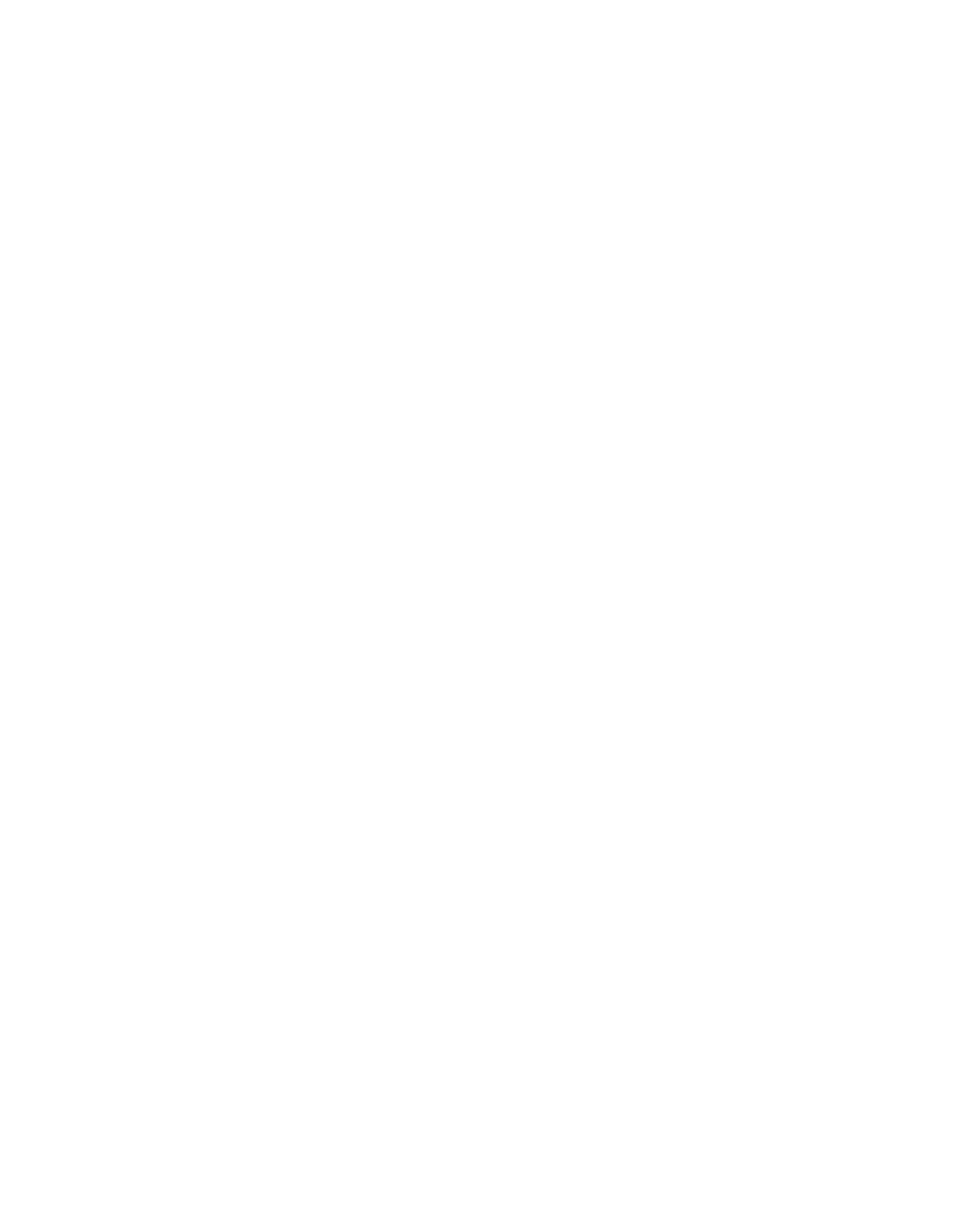# <u>CHC - 4Base-Scorecard: CHC073 - 06-25-16 - CHC 6 @ MIA 9</u><br>WP: Clemens - LP: Lackey - Sv: Ramos - CHC rec 48-25 - Stanton is 4BaseScore Top Contributor in MIA win - Russell for CHC in loss \*

4 Base Score lant fastlatig myselvirjaklainu ol C 2013 - 2016 Cycled Solutions LLC

|                | CHC - 4BaseScore - Player 4Score by Batting Order<br>CHC073 - 06-25-16 - CHC 6 @ MIA 9<br>WP: Clemens - LP: Lackey - Sv: Ramos - CHC rec 48-25 - Stanton is 4BaseScore Top Contributor in MIA win - Russell for CHC in loss |             |                  |                |                  |    |            |    |                |                |                      |  |
|----------------|-----------------------------------------------------------------------------------------------------------------------------------------------------------------------------------------------------------------------------|-------------|------------------|----------------|------------------|----|------------|----|----------------|----------------|----------------------|--|
|                |                                                                                                                                                                                                                             |             | <b>Bat Order</b> |                |                  |    |            |    |                |                |                      |  |
| Player         | Team                                                                                                                                                                                                                        | Position    | $\mathbf{1}$     | $\mathbf{2}$   | 3                | 4  | 5          | 6  | $\overline{7}$ | 8              | 9                    |  |
| <b>Russell</b> | CHC                                                                                                                                                                                                                         | SS          |                  |                |                  |    |            | 21 |                |                |                      |  |
| Montero        | CHC                                                                                                                                                                                                                         | $\mathsf C$ |                  |                |                  |    |            |    | 13             |                |                      |  |
| Contreras      | CHC                                                                                                                                                                                                                         | LF          |                  |                |                  | 10 |            |    |                |                |                      |  |
| <b>Rizzo</b>   | CHC                                                                                                                                                                                                                         | 1B          |                  |                | $\boldsymbol{8}$ |    |            |    |                |                |                      |  |
| <b>Bryant</b>  | CHC                                                                                                                                                                                                                         | 3B-CF       |                  | $\overline{7}$ |                  |    |            |    |                |                |                      |  |
| <b>Baez</b>    | CHC                                                                                                                                                                                                                         | $2B-3B$     |                  |                |                  |    | $\sqrt{5}$ |    |                |                |                      |  |
| Coghlan        | CHC                                                                                                                                                                                                                         | PH-RF       |                  |                |                  |    |            |    |                | $\overline{2}$ |                      |  |
| Heyward        | CHC                                                                                                                                                                                                                         | RF-CF       | $\overline{2}$   |                |                  |    |            |    |                |                |                      |  |
| Zobrist        | CHC                                                                                                                                                                                                                         | PH-2B       |                  |                |                  |    |            |    |                |                | $\overline{2}$       |  |
| Almora         | CHC                                                                                                                                                                                                                         | <b>CF</b>   |                  |                |                  |    |            |    |                |                | $\blacktriangleleft$ |  |
| Lackey         | CHC                                                                                                                                                                                                                         | P           |                  |                |                  |    |            |    |                | 1              |                      |  |

Scorecard Sponsored By



**GO** - Meal and Fitness Tracker By Iolo

https://itunes.apple.com/us/app/go-meal-and-fitness-track-er/id785910082?mt=8

|               | CHC - 4Score Box - Player Totals<br>CHC073 - 06-25-16 - CHC 6 @ MIA 9<br>WP: Clemens - LP: Lackey - Sv: Ramos - CHC rec 48-25 - Stanton is 4BaseScore Top Contributor in MIA win - Russell for CHC in loss |                         |                |                |                 |                     |                |                |                      |  |  |  |  |
|---------------|------------------------------------------------------------------------------------------------------------------------------------------------------------------------------------------------------------|-------------------------|----------------|----------------|-----------------|---------------------|----------------|----------------|----------------------|--|--|--|--|
| Player        | Team Position                                                                                                                                                                                              | Batting<br>Order<br>Nbr | Credit For Run | PA Bases       | <b>BR</b> Bases | <b>Bases Pushed</b> | Player 4Score  | Appearances    | Productivity<br>Rate |  |  |  |  |
| Russell       | CHC SS                                                                                                                                                                                                     | 6                       | 3              | 6              | 3               | 9                   | 21             | 5              | 4.200                |  |  |  |  |
| Montero       | CHC C                                                                                                                                                                                                      | $\overline{7}$          | $\mathbf{1}$   | 6              | $\mathbf 0$     | 6                   | 13             | 5              | 2.600                |  |  |  |  |
| Contreras     | CHC LF                                                                                                                                                                                                     | $\overline{4}$          | $\overline{1}$ | $\overline{4}$ | 3               | $\overline{2}$      | 10             | 5              | 2.000                |  |  |  |  |
| Rizzo         | CHC 1B                                                                                                                                                                                                     | 3                       | $\mathbf 0$    | $\overline{4}$ | $\mathbf 0$     | 4                   | 8              | 5              | 1.600                |  |  |  |  |
| Bryant        | CHC 3B-CF                                                                                                                                                                                                  | $\overline{2}$          | 0              | 3              | $\overline{4}$  | 0                   | $\overline{7}$ | 5              | 1.400                |  |  |  |  |
| Baez          | CHC 2B-3B                                                                                                                                                                                                  | 5                       | $\mathbf 0$    | $\mathbf{1}$   | 3               | $\mathbf{1}$        | 5              | 5              | 1.000                |  |  |  |  |
| Coghlan       | CHC PH-RF                                                                                                                                                                                                  | 8                       | $\overline{1}$ | 0              | $\mathbf 0$     | 1                   | $\overline{2}$ | $\overline{2}$ | 1.000                |  |  |  |  |
| Heyward       | CHC RF-CF                                                                                                                                                                                                  | $\mathbf{1}$            | $\Omega$       | $\mathbf{1}$   | $\overline{2}$  | $-1$                | 2              | 5              | 0.400                |  |  |  |  |
| Zobrist       | CHC PH-2B                                                                                                                                                                                                  | 9                       | 0              | $\mathbf{1}$   | $\mathbf{1}$    | 0                   | $\overline{2}$ | $\mathbf{1}$   | 2.000                |  |  |  |  |
| Almora        | CHC CF                                                                                                                                                                                                     | 9                       | $\Omega$       | $\mathbf{1}$   | $\mathbf{0}$    | 0                   | $\mathbf{1}$   | 3              | 0.333                |  |  |  |  |
| Lackey        | CHC P                                                                                                                                                                                                      | 8                       | $\Omega$       | $\mathbf{1}$   | $\mathbf 0$     | 0                   | $\mathbf{1}$   | $\overline{2}$ | 0.500                |  |  |  |  |
| <b>Totals</b> |                                                                                                                                                                                                            |                         | 6              | 28             | 16              | 22                  | 72             | 43             | 1.674                |  |  |  |  |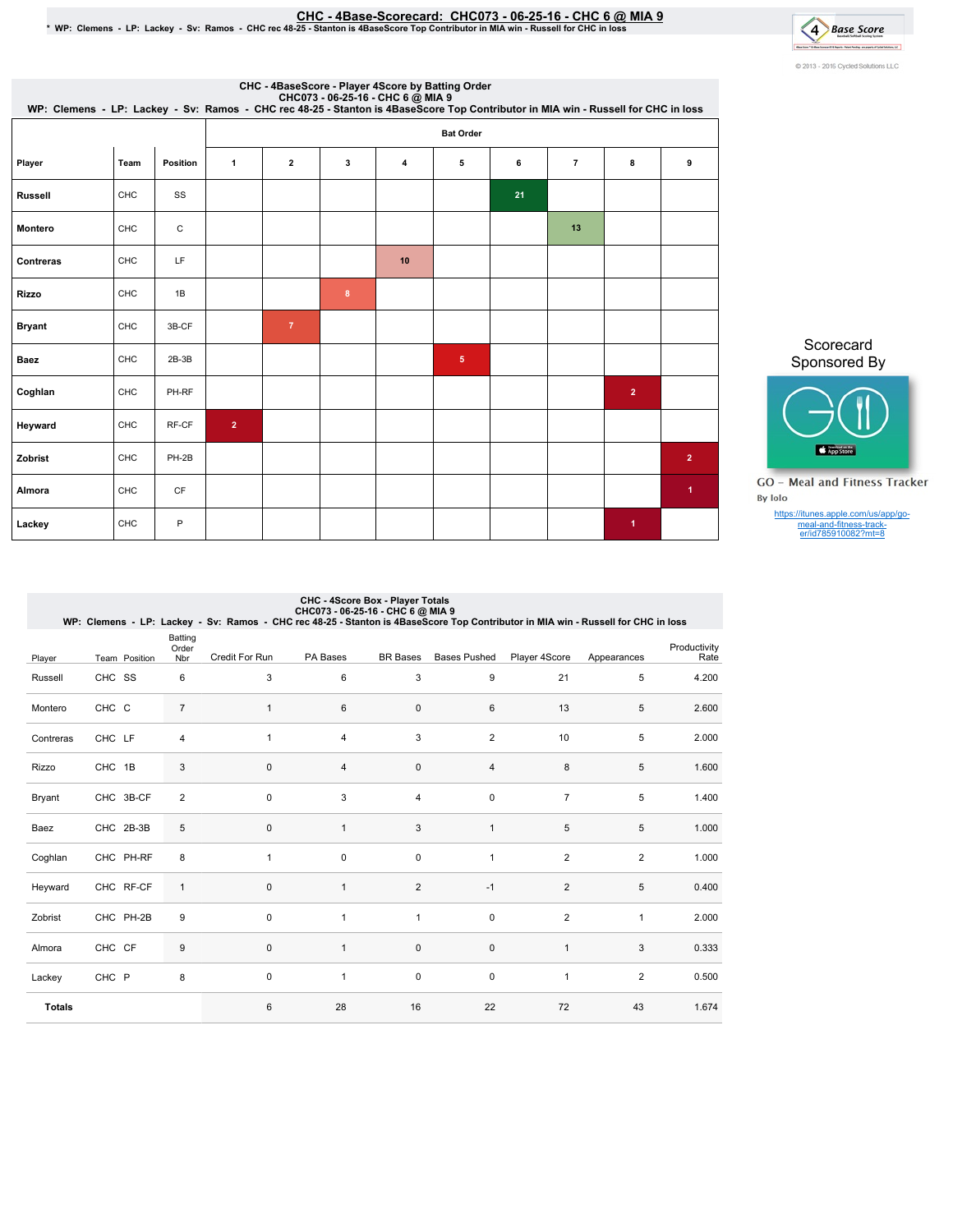## MIA - 4Base-Scorecard: CHC073 - 06-25-16 - CHC 6 @ MIA 9

|  | * WP: Clemens - LP: Lackey - Sv: Ramos - CHC rec 48-25 - Stanton is 4BaseScore Top Contributor in MIA win - Russell for CHC in loss |  |
|--|-------------------------------------------------------------------------------------------------------------------------------------|--|



| MIA - 4BaseScore - Player 4Score by Batting Order<br>CHC073 - 06-25-16 - CHC 6 @ MIA 9<br>WP: Clemens - LP: Lackey - Sv: Ramos - CHC rec 48-25 - Stanton is 4BaseScore Top Contributor in MIA win - Russell for CHC in loss |      |              |                  |                         |    |    |    |           |                |      |           |  |
|-----------------------------------------------------------------------------------------------------------------------------------------------------------------------------------------------------------------------------|------|--------------|------------------|-------------------------|----|----|----|-----------|----------------|------|-----------|--|
|                                                                                                                                                                                                                             |      |              | <b>Bat Order</b> |                         |    |    |    |           |                |      |           |  |
| Player                                                                                                                                                                                                                      | Team | Position     | $\mathbf{1}$     | $\overline{\mathbf{2}}$ | 3  | 4  | 5  | 6         | $\overline{7}$ | 8    | 9         |  |
| <b>Stanton</b>                                                                                                                                                                                                              | MIA  | RF           |                  |                         |    | 22 |    |           |                |      |           |  |
| Bour                                                                                                                                                                                                                        | MIA  | 1B           |                  |                         |    |    | 21 |           |                |      |           |  |
| Prado                                                                                                                                                                                                                       | MIA  | 3B           |                  | 13                      |    |    |    |           |                |      |           |  |
| Yelich                                                                                                                                                                                                                      | MIA  | LF           |                  |                         | 11 |    |    |           |                |      |           |  |
| Suzuki                                                                                                                                                                                                                      | MIA  | CF           | $\bf8$           |                         |    |    |    |           |                |      |           |  |
| <b>Dietrich</b>                                                                                                                                                                                                             | MIA  | 2B           |                  |                         |    |    |    | $\pmb{4}$ |                |      |           |  |
| Realmuto                                                                                                                                                                                                                    | MIA  | $\mathsf C$  |                  |                         |    |    |    |           | $\overline{2}$ |      |           |  |
| <b>Clemens</b>                                                                                                                                                                                                              | MIA  | $\mathsf{P}$ |                  |                         |    |    |    |           |                |      | $\pmb{0}$ |  |
| Gillespie                                                                                                                                                                                                                   | MIA  | PH           |                  |                         |    |    |    |           |                |      | $\pmb{0}$ |  |
| Johnson                                                                                                                                                                                                                     | MIA  | PH           |                  |                         |    |    |    |           |                |      | $\pmb{0}$ |  |
| Rojas                                                                                                                                                                                                                       | MIA  | 1B-Dsub      |                  |                         |    |    |    |           |                |      | $\pmb{0}$ |  |
| Hechavarria                                                                                                                                                                                                                 | MIA  | SS           |                  |                         |    |    |    |           |                | $-1$ |           |  |

Scorecard Sponsored By

https://itunes.apple.com/us/app/go-meal-and-fitness-track-er/id785910082?mt=8

|               | MIA - 4Score Box - Player Totals<br>CHC073 - 06-25-16 - CHC 6 @ MIA 9<br>WP: Clemens - LP: Lackey - Sv: Ramos - CHC rec 48-25 - Stanton is 4BaseScore Top Contributor in MIA win - Russell for CHC in loss |               |                         |                |                |                 |                     |                |                |                      |  |  |
|---------------|------------------------------------------------------------------------------------------------------------------------------------------------------------------------------------------------------------|---------------|-------------------------|----------------|----------------|-----------------|---------------------|----------------|----------------|----------------------|--|--|
| Player        |                                                                                                                                                                                                            | Team Position | Batting<br>Order<br>Nbr | Credit For Run | PA Bases       | <b>BR</b> Bases | <b>Bases Pushed</b> | Player 4Score  | Appearances    | Productivity<br>Rate |  |  |
| Stanton       | <b>MIA</b>                                                                                                                                                                                                 | <b>RF</b>     | 4                       | 3              | 4              | $\overline{7}$  | 8                   | 22             | $\overline{4}$ | 5.500                |  |  |
| Bour          | MIA                                                                                                                                                                                                        | 1B            | 5                       | 3              | 6              | $\mathbf 0$     | 12                  | 21             | $\overline{4}$ | 5.250                |  |  |
| Prado         | <b>MIA</b>                                                                                                                                                                                                 | 3B            | $\overline{2}$          | $\mathbf{1}$   | $\overline{4}$ | 5               | 3                   | 13             | $\overline{4}$ | 3.250                |  |  |
| Yelich        | <b>MIA</b>                                                                                                                                                                                                 | LF            | 3                       | $\mathbf{1}$   | $\overline{2}$ | 6               | $\overline{2}$      | 11             | $\overline{4}$ | 2.750                |  |  |
| Suzuki        | MIA                                                                                                                                                                                                        | CF            | 1                       | $\mathbf 0$    | 3              | 5               | $\mathbf 0$         | 8              | 5              | 1.600                |  |  |
| Dietrich      | MIA                                                                                                                                                                                                        | 2B            | 6                       | $\mathbf{1}$   | $\mathbf{1}$   | $\mathbf{1}$    | $\mathbf{1}$        | 4              | $\overline{4}$ | 1.000                |  |  |
| Realmuto      | MIA C                                                                                                                                                                                                      |               | $\overline{7}$          | $\mathbf 0$    | $\mathbf{1}$   | 0               | $\mathbf{1}$        | $\overline{2}$ | 4              | 0.500                |  |  |
| Clemens       | MIA P                                                                                                                                                                                                      |               | 9                       | $\mathbf 0$    | $\mathbf 0$    | $\mathbf 0$     | $\mathbf 0$         | $\mathbf 0$    | $\mathbf{1}$   | 0.000                |  |  |
| Gillespie     | MIA                                                                                                                                                                                                        | PH            | 9                       | $\mathbf 0$    | 0              | $\mathbf 0$     | $\mathbf 0$         | 0              | $\mathbf{1}$   | 0.000                |  |  |
| Johnson       | MIA                                                                                                                                                                                                        | PH            | 9                       | $\mathbf 0$    | $\mathbf 0$    | $\mathbf 0$     | $\mathbf 0$         | $\mathbf 0$    | $\mathbf{1}$   | 0.000                |  |  |
| Rojas         | MIA                                                                                                                                                                                                        | 1B-Dsub       | 9                       | $\mathbf 0$    | $\mathbf 0$    | $\mathbf 0$     | $\mathbf 0$         | $\mathbf 0$    | 1              | 0.000                |  |  |
| Hechavarria   | MIA                                                                                                                                                                                                        | SS            | 8                       | $\mathbf 0$    | $\Omega$       | $\Omega$        | $-1$                | $-1$           | $\overline{4}$ | $-0.250$             |  |  |
| <b>Totals</b> |                                                                                                                                                                                                            |               |                         | 9              | 21             | 24              | 26                  | 80             | 37             | 2.162                |  |  |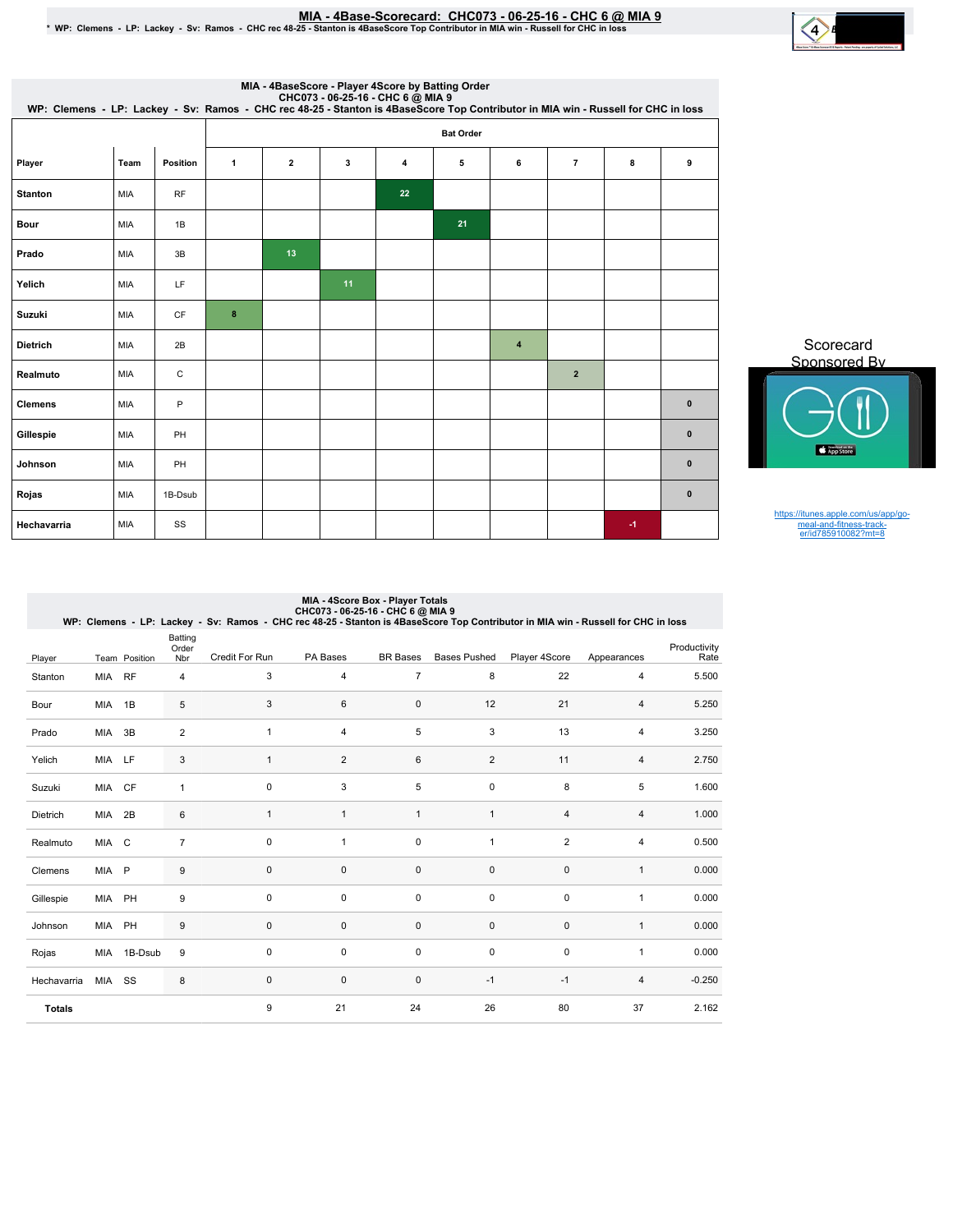#### <u>CHC - 4Base-Scorecard: CHC073 - 06-25-16 - CHC 6 @ MIA 9</u> \*WP:Clemens-LP:Lackey-Sv:Ramos-CHCrec48-25-Stantonis4BaseScoreTopContributorinMIAwin-RussellforCHCinloss

|                  | Detail by Bat Order/Player |                    |                                        |                                     |                                    |                                        |                                 |                                |                                        |  |  |  |
|------------------|----------------------------|--------------------|----------------------------------------|-------------------------------------|------------------------------------|----------------------------------------|---------------------------------|--------------------------------|----------------------------------------|--|--|--|
| <b>Bat Order</b> | Player                     | Inning             | Play Text                              | LOBStatus                           | Credit For Run                     | PA Bases                               | <b>BR</b> Bases                 | <b>Bases Pushed</b>            | Player 4Score                          |  |  |  |
|                  |                            | 01                 | Κ                                      |                                     | $\mathbb O$                        | $\mathsf{O}\xspace$                    | $\mathsf{O}\xspace$             | $\mathsf{O}\xspace$            | $\mathsf 0$                            |  |  |  |
|                  |                            | 02                 | $\overline{4}$                         |                                     | $\mathbf 0$                        | $\mathsf{O}\xspace$                    | $\mathsf 0$                     | $\mathsf{O}\xspace$            | $\,0\,$                                |  |  |  |
|                  |                            | 04                 | Walk                                   | Left on 3rd                         | $\bf 0$                            | $\mathbf{1}$                           | $\sqrt{2}$                      | $\boldsymbol{0}$               | 3                                      |  |  |  |
| $\mathbf{1}$     | Heyward                    | 06                 | 4-6-3-DP                               |                                     | $\mathbf 0$                        | $\mathsf{O}\xspace$                    | $\mathsf 0$                     | $-1$                           | $-1$                                   |  |  |  |
|                  |                            | 08                 | $1 - 3$                                |                                     | $\bf 0$                            | $\mathsf{O}\xspace$                    | $\mathsf 0$                     | $\mathbf 0$                    | $\mathsf{O}\xspace$                    |  |  |  |
|                  |                            |                    |                                        | <b>Player Totals</b>                | $\underline{0}$                    | $\overline{1}$                         | $\overline{2}$                  | $\overline{-1}$                | $\overline{2}$                         |  |  |  |
|                  |                            | 01                 | 8.Double                               | Left on 3rd                         | $\mathbf 0$                        | $\overline{2}$                         | $\mathbf{1}$                    | $\mathbf 0$                    | $\ensuremath{\mathsf{3}}$              |  |  |  |
|                  |                            | 03                 | $5 - 3$                                |                                     | $\mathbf 0$                        | $\mathsf{O}\xspace$                    | $\mathsf 0$                     | $\mathsf{O}\xspace$            | $\mathsf 0$                            |  |  |  |
|                  |                            | 04                 | 9                                      |                                     | $\mathbf 0$                        | $\mathsf{O}\xspace$                    | $\mathsf 0$                     | $\mathsf{O}\xspace$            | $\mathsf{O}\xspace$                    |  |  |  |
| $\sqrt{2}$       | <b>Bryant</b>              | 07                 | Κ                                      |                                     | $\boldsymbol{0}$                   | $\mathsf{O}\xspace$                    | $\mathsf 0$                     | $\mathsf{O}\xspace$            | $\mathsf 0$                            |  |  |  |
|                  |                            | 09                 | Walk                                   |                                     | $\mathbf 0$                        | $\mathbf{1}$                           | 3                               | $\mathbf 0$                    | $\sqrt{4}$                             |  |  |  |
|                  |                            |                    |                                        | <b>Player Totals</b>                | $\underline{0}$                    | $\underline{3}$                        | $\overline{4}$                  | $\underline{0}$                | $\overline{1}$                         |  |  |  |
|                  |                            | 01                 | 8 ProdOut                              |                                     | $\mathbf 0$                        | $\mathsf{O}\xspace$                    | $\mathsf 0$                     | $\mathbf{1}$                   | $\mathbf{1}$                           |  |  |  |
|                  |                            | 03                 | $\,6$                                  |                                     | $\boldsymbol{0}$                   | $\mathsf{O}\xspace$                    | $\mathsf 0$                     | $\mathsf 0$                    | $\mathsf{O}\xspace$                    |  |  |  |
| 3                | <b>Rizzo</b>               | 04                 | 9.Double                               | Left on 2nd                         | $\boldsymbol{0}$                   | $\overline{2}$                         | $\mathsf 0$                     | $\overline{2}$                 | $\sqrt{4}$                             |  |  |  |
|                  |                            | 07                 | 7.Double                               | Left on 2nd                         | $\mathbf 0$                        | $\overline{c}$                         | $\mathsf 0$                     | $\mathsf{O}\xspace$            | $\sqrt{2}$                             |  |  |  |
|                  |                            | 09                 | 3-4-1 ProdOut                          |                                     | $\mathbf 0$                        | $\mathsf{O}\xspace$                    | $\mathsf 0$                     | $\mathbf{1}$                   | $\mathbf{1}$                           |  |  |  |
|                  |                            |                    |                                        | <b>Player Totals</b>                | $\underline{0}$                    | $\overline{4}$                         | $\underline{0}$                 | $\underline{4}$                | $\underline{8}$                        |  |  |  |
|                  |                            | 01                 | Walk                                   | Left on 1st                         | $\boldsymbol{0}$                   | $\mathbf{1}$                           | $\mathsf 0$                     | $\mathsf 0$                    | $\mathbf{1}$                           |  |  |  |
|                  |                            | 03                 | Walk                                   |                                     | $\mathbf 0$                        | $\mathbf{1}$                           | 3                               | $\mathsf 0$                    | $\sqrt{4}$                             |  |  |  |
| 4                | Contreras                  | 04                 | $6 - 3$                                |                                     | $\mathbf 0$                        | $\mathsf{O}\xspace$                    | $\mathsf 0$                     | $\mathbf 0$                    | $\mathbf 0$                            |  |  |  |
|                  |                            | 07                 | $1 - 3$                                |                                     | $\mathbf 0$                        | $\mathsf{O}\xspace$                    | $\mathsf 0$                     | $\mathsf{O}\xspace$            | $\mathsf{O}\xspace$                    |  |  |  |
|                  |                            | 09                 | 7.Double                               | Left on 2nd                         | $\overline{1}$                     | $\overline{c}$                         | $\mathsf 0$                     | $\sqrt{2}$                     | $\,$ 5 $\,$                            |  |  |  |
|                  |                            |                    |                                        | <b>Player Totals</b>                | $\overline{1}$                     | $\overline{4}$                         | $\overline{3}$                  | $\underline{2}$                | 10                                     |  |  |  |
|                  |                            | 01                 | 3                                      |                                     | $\mathbf 0$                        | $\mathsf{O}\xspace$                    | $\mathsf{O}\xspace$             | $\mathbb O$                    | $\mathsf{0}$                           |  |  |  |
|                  |                            | 03                 | <b>HBP</b>                             |                                     | $\mathbf 0$                        | $\mathbf{1}$                           | 3                               | $\mathbf{1}$                   | $\,$ 5 $\,$                            |  |  |  |
| 5                | Baez                       | 05                 | $6 - 3$                                |                                     | $\boldsymbol{0}$                   | $\mathsf{O}\xspace$                    | $\mathsf 0$                     | $\mathsf{O}\xspace$            | $\mathsf{O}\xspace$                    |  |  |  |
|                  |                            | 07                 | Κ                                      |                                     | $\boldsymbol{0}$                   | $\mathsf{O}\xspace$                    | 0                               | $\boldsymbol{0}$               | $\mathbf 0$                            |  |  |  |
|                  |                            | 09                 | 6                                      |                                     | $\boldsymbol{0}$                   | $\mathsf{O}\xspace$                    | $\mathsf 0$                     | $\mathsf 0$                    | $\mathsf{O}\xspace$                    |  |  |  |
|                  |                            |                    |                                        | <b>Player Totals</b>                | $\underline{0}$                    | $\overline{1}$                         | $\underline{3}$                 | $\underline{\mathbf{1}}$       | $\overline{5}$                         |  |  |  |
|                  |                            | 02                 | $6 - 3$                                |                                     | $\mathbf 0$                        | $\mathsf{O}\xspace$                    | $\mathsf 0$                     | $\mathbf 0$                    | $\mathsf{O}\xspace$                    |  |  |  |
|                  | Russell                    | 03                 | .HomeRun                               |                                     | $\mathsf 3$                        | $\overline{4}$                         | $\mathsf 0$                     | 9                              | 16                                     |  |  |  |
| 6                |                            | 05                 | Κ                                      |                                     | $\mathbf 0$                        | $\mathsf{O}\xspace$                    | $\mathsf{O}\xspace$             | $\mathbb O$                    | $\mathbf 0$                            |  |  |  |
|                  |                            | 08                 | Walk                                   |                                     | $\mathsf 0$                        | $\mathbf{1}$                           | 3                               | $\mathsf 0$                    | $\overline{4}$                         |  |  |  |
|                  |                            | 09                 | <b>HBP</b>                             | Left on 1st                         | $\mathsf 0$                        | $\mathbf{1}$                           | $\mathsf 0$                     | $\mathbf 0$                    | $\mathbf{1}$                           |  |  |  |
|                  |                            |                    |                                        | <b>Player Totals</b>                | $\overline{3}$                     | $\underline{6}$                        | $\underline{3}$                 | $\underline{9}$                | 21                                     |  |  |  |
|                  |                            | 02                 | .HomeRun RF                            |                                     | $\mathbf{1}$                       | $\overline{4}$                         | 0                               | $\overline{4}$                 | $\boldsymbol{9}$                       |  |  |  |
|                  |                            | 03                 | Walk                                   | Left on 1st                         | $\mathbf 0$                        | $\mathbf{1}$                           | $\mathsf 0$                     | $\mathbb O$                    | $\mathbf{1}$                           |  |  |  |
| $\overline{7}$   | Montero                    | 05                 | Κ                                      |                                     | $\mathbf 0$                        | $\mathbf 0$                            | $\mathsf 0$                     | $\mathsf 0$                    | $\mathsf{O}\xspace$                    |  |  |  |
|                  |                            | 08                 | 7.Single +DP'd-3-6-3                   |                                     | $\mathbb O$                        | $\mathbf{1}$                           | $\mathsf 0$                     | $\overline{2}$                 | $\ensuremath{\mathsf{3}}$              |  |  |  |
|                  |                            | 09                 | Κ                                      |                                     | $\mathbb O$                        | $\mathsf{O}\xspace$                    | $\mathsf 0$                     | $\mathbb O$                    | $\mathsf{O}\xspace$                    |  |  |  |
|                  |                            |                    |                                        | <b>Player Totals</b>                | $\overline{1}$                     | $\underline{6}$                        | $\underline{0}$                 | $\underline{6}$                | 13                                     |  |  |  |
|                  |                            | 02                 | Walk                                   | Left on 1st                         | $\mathbf 0$                        | $\mathbf{1}$<br>$\mathsf{O}\xspace$    | $\mathsf 0$<br>$\mathsf 0$      | $\mathbf 0$                    | $\mathbf{1}$                           |  |  |  |
|                  | Lackey                     | 03                 | $5-3$                                  |                                     | $\mathbf 0$                        |                                        |                                 | $\mathbf 0$                    | $\mathsf{O}\xspace$                    |  |  |  |
| 8                |                            | 06                 | Κ                                      | <b>Player Totals</b>                | $\underline{0}$<br>$\mathsf 0$     | $\overline{1}$<br>$\mathbf 0$          | $\underline{0}$<br>$\mathsf 0$  | $\underline{0}$<br>$\mathbb O$ | $\overline{1}$<br>$\mathsf{O}\xspace$  |  |  |  |
|                  |                            |                    |                                        |                                     |                                    |                                        |                                 |                                |                                        |  |  |  |
|                  | Coghlan                    | 08                 | 3-6-3-DP                               |                                     | $\mathbf{1}$                       | $\mathsf{O}\xspace$                    | $\mathsf 0$                     | $\mathbf{1}$                   | $\sqrt{2}$                             |  |  |  |
|                  |                            | 02                 | Κ                                      | <b>Player Totals</b>                | $\overline{1}$<br>$\mathbf 0$      | $\underline{0}$<br>$\mathsf{O}\xspace$ | $\underline{0}$<br>$\mathsf 0$  | $\overline{1}$<br>$\mathbf 0$  | $\overline{2}$<br>$\mathsf{O}\xspace$  |  |  |  |
|                  |                            | 04                 |                                        |                                     | $\mathbb O$                        | $\mathbf 0$                            | $\mathsf 0$                     | $\mathsf 0$                    | $\mathsf{O}\xspace$                    |  |  |  |
|                  | Almora                     | 06                 | 5-3 (Bunt out)<br>8.Single +DP'd-4-6-3 |                                     | $\mathsf 0$                        | $\mathbf{1}$                           | $\mathsf 0$                     | $\mathbb O$                    | $\mathbf{1}$                           |  |  |  |
| $\boldsymbol{9}$ |                            |                    |                                        |                                     |                                    |                                        |                                 |                                |                                        |  |  |  |
|                  |                            | 08                 | Walk +2ndDefInd                        | <b>Player Totals</b><br>Left on 2nd | $\underline{0}$<br>$\mathbf 0$     | $\overline{1}$<br>$\mathbf{1}$         | $\underline{0}$<br>$\mathbf{1}$ | $\underline{0}$<br>$\mathsf 0$ | $\underline{\mathbf{1}}$<br>$\sqrt{2}$ |  |  |  |
|                  | Zobrist                    |                    |                                        | <b>Player Totals</b>                |                                    |                                        |                                 |                                |                                        |  |  |  |
|                  |                            | <b>Grand Total</b> |                                        |                                     | $\underline{0}$<br>$\underline{6}$ | $\overline{1}$<br>28                   | $\overline{1}$<br>16            | $\underline{0}$<br>22          | $\frac{2}{72}$                         |  |  |  |
|                  |                            |                    |                                        |                                     |                                    |                                        |                                 |                                |                                        |  |  |  |